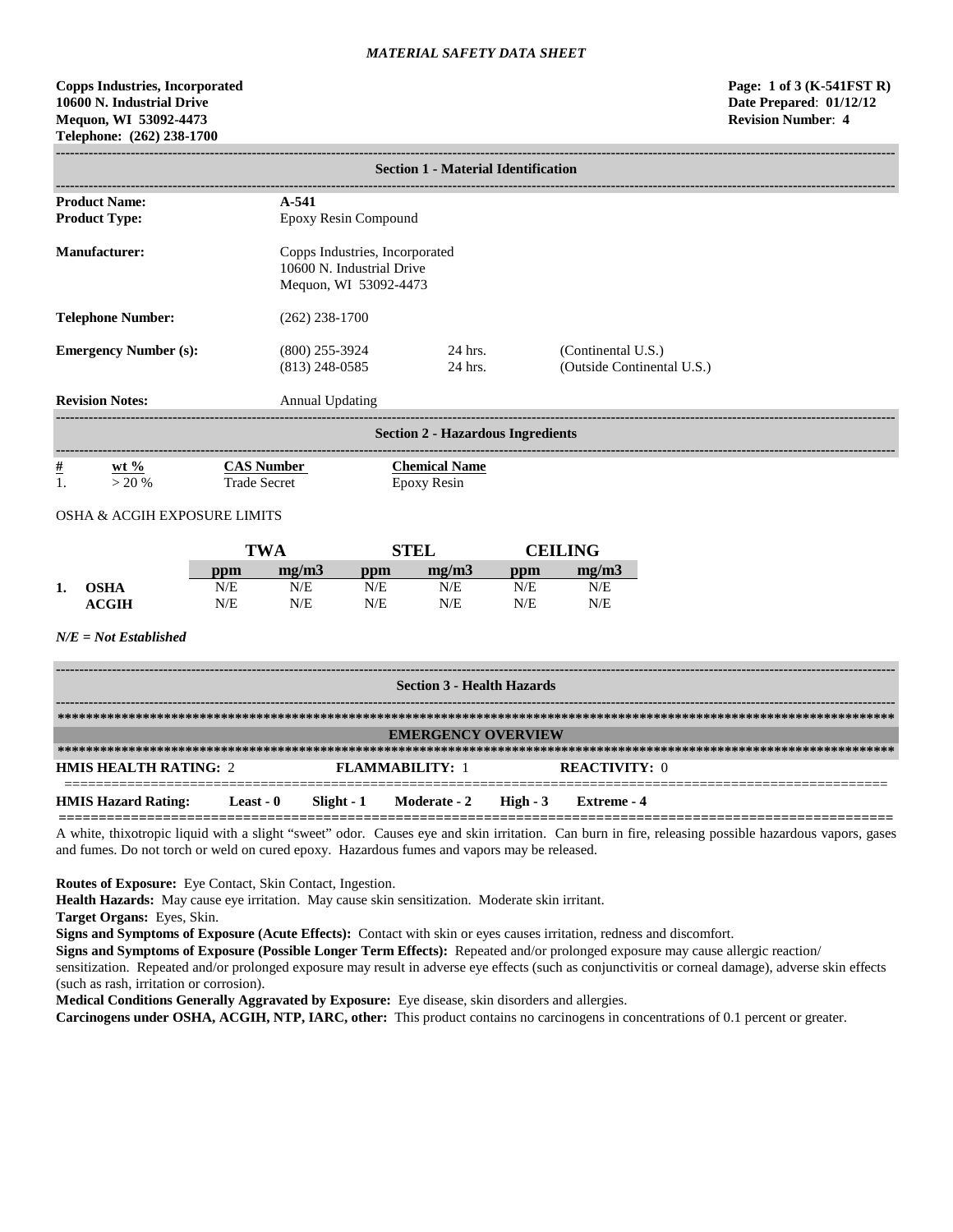#### **------------------------------------------------------------------------------------------------------------------------------------------------------------------------------------ Section 4 - First Aid**

**------------------------------------------------------------------------------------------------------------------------------------------------------------------------------------ Eye Contact:** Hold eyelids apart and immediately flush eyes with plenty of water for at least 15 minutes. Seek medical attention.

**Skin Contact:** Remove contaminated clothing/shoes and wipe excess from skin. Flush skin with water. Follow by washing with soap and water. If irritation occurs, seek medical attention. If contact with hot product occurs, immediately flush with cool water for 15 minutes. Carefully remove clothing; if clothing is stuck to a burn area do not pull it off, but cut around it. Cover burn area with a clean material. Get medical attention immediately.

**Inhalation:** Remove victim to fresh air and provide oxygen. If breathing is difficult, seek medical attention.

**Ingestion:** If swallowed, call physician immediately. Induce vomiting only as directed by medical personnel. Never give anything by mouth to an unconscious person. Get medical attention immediately.

**------------------------------------------------------------------------------------------------------------------------------------------------------------------------------------**

|  | <b>Section 5 - Fire and Explosion Data</b> |  |
|--|--------------------------------------------|--|
|  |                                            |  |

| <b>Flash Point (closed cup):</b>  | > 200 °F | Upper Explosion Limit (UEL):        | No data |  |
|-----------------------------------|----------|-------------------------------------|---------|--|
| <b>Auto Ignition Temperature:</b> | No data  | <b>Lower Explosion Limit (LEL):</b> | No data |  |
|                                   |          |                                     |         |  |

**Fire Hazard Classification (OSHA/NFPA):** This product is not considered flammable nor combustible, but will burn if involved in a fire. **Extinguishing Media:** Foam, Carbon Dioxide (CO2), or dry chemical.

**Special Fire Fighting Procedures:** Keep personnel removed from area and upwind of fire. Wear full fire-fighting turn-out gear (full bunker gear) and respiratory protection (SCBA). Cool fire exposed containers with water spray.

**Unusual Fire and Explosion Hazards:** Hazardous combustion products may be present. Combustion may form aldehydes, nitrous oxides, carbon monoxide (CO), and carbon dioxide (CO2).

#### **------------------------------------------------------------------------------------------------------------------------------------------------------------------------------------ Section 6 - Accidental Release Measures**

**------------------------------------------------------------------------------------------------------------------------------------------------------------------------------------ Containment Techniques (Removal of ignition sources, diking, etc.)** Stop the leak, if possible. Shut off or remove all ignition sources. Construct a dike to prevent spreading.

**Clean-Up Procedures:** Spread absorbent material over area. Wipe or scrape up material. Dispose of material in accordance with local, state and federal regulations. Wash area with soap and water. Prevent washings from entering sewers or waterways.

**Other Emergency Advice:** Wear protective clothing, boots, gloves, respirator, and eye protection.

# ------------------------------------------------------------------------------------------------------------------------------------------------------------------------------------

**Section 7 - Handling and Storage**

**Storage:** Store in a cool (60-80 °F), dry, ventilated place. Crystallization may occur if storage temperature drops below 55 °F for a prolonged period of time. Store in closed containers.

**Handling:** Avoid contact with skin, eyes, or clothing. When handling, do not eat, drink, or smoke.

**------------------------------------------------------------------------------------------------------------------------------------------------------------------------------------**

**Other Precautions:** Wash thoroughly after handling. Remove contaminated clothing and gear. Decontaminate. Destroy leather or any articles which can not be decontaminated.

#### **Section 8 - Personal Protection/Exposure Controls**

**------------------------------------------------------------------------------------------------------------------------------------------------------------------------------------**

**Eye Protection:** Chemical safety goggles recommended. Contact lenses should not be worn while using this product.

**Hand Protection:** Chemical resistant gloves recommended, such as neoprene or nitrite rubber.

**Respiratory Protection:** Not necessary under most operating conditions. NIOSH approved organic vapor respirator should be used in confined areas, or when conditions cause high vapor concentrations. If the percent oxygen is below normal then use self-contained breathing apparatus. **Protective Clothing:** Clean, body covering clothing should be utilized.

**Work and Hygienic Practices:** Eye wash stations and safety showers should be easily accessible.

| <b>Section 9 - Typical Physical and Chemical Properties</b> |                |                             |                  |  |  |  |
|-------------------------------------------------------------|----------------|-----------------------------|------------------|--|--|--|
| <b>Physical Form:</b>                                       | Viscous Liquid | <b>Vapor Density:</b>       | Heavier than air |  |  |  |
| Color:                                                      | White          | <b>Boiling Point:</b>       | $>200$ °F        |  |  |  |
| Odor:                                                       | Slight Sweet   | <b>Melting Point:</b>       | Not Applicable   |  |  |  |
| pH:                                                         | No Data        | <b>Solubility in Water:</b> | Negligible       |  |  |  |
| <b>Vapor Pressure:</b>                                      | No Data        | <b>Specific Gravity:</b>    | 0.98             |  |  |  |
| <b>Section 10 - Stability and Reactivity</b>                |                |                             |                  |  |  |  |

**Chemical Stability:** Stable **Conditions to Avoid (if unstable):** None

**------------------------------------------------------------------------------------------------------------------------------------------------------------------------------------**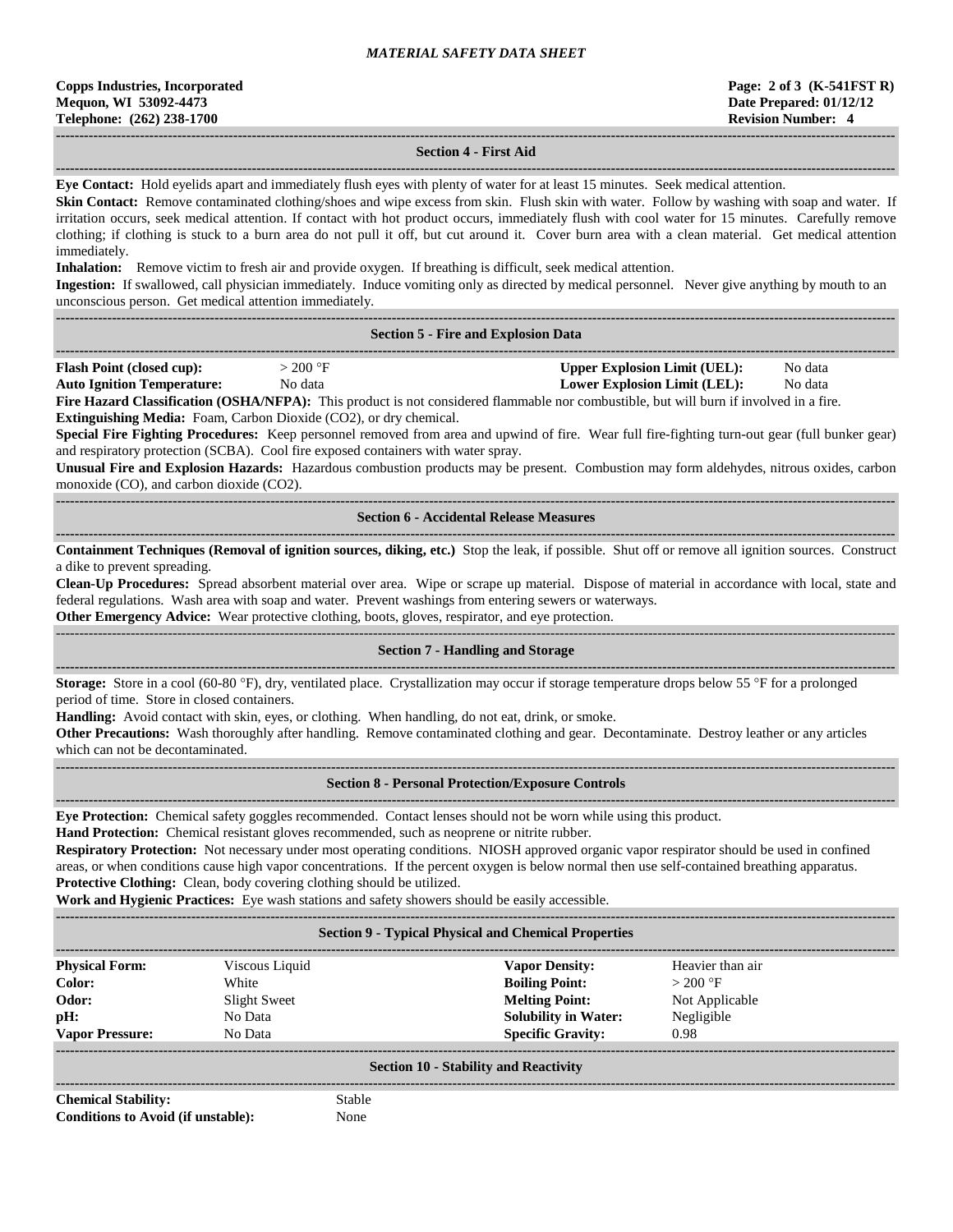| <b>Copps Industries, Incorporated</b><br>Mequon, WI 53092-4473<br>Telephone: (262) 238-1700                                                                                                                                                                                                                                                                                                                                                                                                                                                                                                                                                                                                                                                                                                                                            |                                                                                                                                                            |                                                               | Page: 3 of 3 (K-541FST R)<br>Date Prepared: 01/12/12<br><b>Revision Number: 5</b>                                           |  |  |
|----------------------------------------------------------------------------------------------------------------------------------------------------------------------------------------------------------------------------------------------------------------------------------------------------------------------------------------------------------------------------------------------------------------------------------------------------------------------------------------------------------------------------------------------------------------------------------------------------------------------------------------------------------------------------------------------------------------------------------------------------------------------------------------------------------------------------------------|------------------------------------------------------------------------------------------------------------------------------------------------------------|---------------------------------------------------------------|-----------------------------------------------------------------------------------------------------------------------------|--|--|
|                                                                                                                                                                                                                                                                                                                                                                                                                                                                                                                                                                                                                                                                                                                                                                                                                                        | Section 10 - Stability and Reactivity (con't.)                                                                                                             |                                                               |                                                                                                                             |  |  |
| <b>Incompatibility (Materials to Avoid):</b><br><b>Hazardous Decomposition Products:</b><br><b>Hazardous Polymerization:</b>                                                                                                                                                                                                                                                                                                                                                                                                                                                                                                                                                                                                                                                                                                           | Acids, strong oxidizing agents.<br>None                                                                                                                    |                                                               | Contact with epoxy hardeners under uncontrolled conditions. May release excess heat and vapors.                             |  |  |
|                                                                                                                                                                                                                                                                                                                                                                                                                                                                                                                                                                                                                                                                                                                                                                                                                                        | <b>Section 11 - Toxicological Properties</b>                                                                                                               |                                                               |                                                                                                                             |  |  |
| <b>Acute Oral Toxicity (LD50, RAT):</b><br><b>Acute Dermal Toxicity (LD50, RABBIT):</b><br><b>Acute Inhalation Toxicity (LC50, RAT):</b>                                                                                                                                                                                                                                                                                                                                                                                                                                                                                                                                                                                                                                                                                               | No data available.<br>No data available.<br>No data available.                                                                                             |                                                               |                                                                                                                             |  |  |
|                                                                                                                                                                                                                                                                                                                                                                                                                                                                                                                                                                                                                                                                                                                                                                                                                                        | <b>Section 12 - Ecological Information</b>                                                                                                                 |                                                               |                                                                                                                             |  |  |
| No data available.                                                                                                                                                                                                                                                                                                                                                                                                                                                                                                                                                                                                                                                                                                                                                                                                                     |                                                                                                                                                            |                                                               |                                                                                                                             |  |  |
|                                                                                                                                                                                                                                                                                                                                                                                                                                                                                                                                                                                                                                                                                                                                                                                                                                        | <b>Section 13 - Disposal Considerations</b>                                                                                                                |                                                               |                                                                                                                             |  |  |
| Waste Disposal: This material does not contain any VOC's (volatile organic compounds). Dispose of material in accordance with applicable, local,<br>state, and federal laws and regulations. The state and local regulations and laws may differ from federal regulations, and laws may change or be<br>reinterpreted. This information only applies to the material as manufactured. Processing, use, or contamination may make the information in<br>appropriate, inaccurate, or incomplete. Responsibility for proper waste disposal is with the owner of the waste.                                                                                                                                                                                                                                                                |                                                                                                                                                            |                                                               |                                                                                                                             |  |  |
|                                                                                                                                                                                                                                                                                                                                                                                                                                                                                                                                                                                                                                                                                                                                                                                                                                        | <b>Section 14 - Transport Information</b>                                                                                                                  |                                                               |                                                                                                                             |  |  |
| <b>DOT Non-Bulk Shipping Name:</b><br><b>DOT Bulk Shipping Name:</b><br><b>Technical Shipping Name:</b><br><b>DOT Hazard Class:</b>                                                                                                                                                                                                                                                                                                                                                                                                                                                                                                                                                                                                                                                                                                    | Resin compound - not regulated<br>Resin compound - not regulated<br>NMFC Item 46030, Class 55<br>Not regulated                                             | $UN#$ :<br><b>Packing Group:</b><br><b>IMO Shipping Data:</b> | Not regulated<br>Not regulated<br>Resin compound - not regulated<br>ICAO/IATA Shipping Data: Resin compound - not regulated |  |  |
|                                                                                                                                                                                                                                                                                                                                                                                                                                                                                                                                                                                                                                                                                                                                                                                                                                        | <b>Section 15 - Regulatory Information</b>                                                                                                                 |                                                               |                                                                                                                             |  |  |
| <b>US FEDERAL REGULATIONS:</b><br>Toxic Substances Control Act (TSCA): All components are included in the EPA Toxic Substances Control Act (TSCA) Chemical Substance<br>Inventory or are not required to be listed on the TSCA Inventory.<br>OSHA (29CFR1910.1200) Hazard Class(es): Irritant. Sensitizer<br>EPCRA Section 312 (40CFR370) Hazard Classes: Immediate Health Hazard. Delayed Health Hazard.<br><b>EPCRA Section 313 (40CFR372):</b> Toxic chemicals above "de minimus" level (% by weight): Ethylene glycol $\langle$ <1%)<br><b>STATE REGULATIONS:</b><br>California Proposition 65 Substances: (components known to the State of California to cause cancer and/or reproductive toxicity and subject to<br>warning and discharge requirements under the "Safe Drinking Water and Toxic Enforcement Act of 1986"). None |                                                                                                                                                            |                                                               |                                                                                                                             |  |  |
| Canada:<br>WHMIS Symbols: Stylized T                                                                                                                                                                                                                                                                                                                                                                                                                                                                                                                                                                                                                                                                                                                                                                                                   | <u>INTERNATIONAL REGULATIONS</u><br><b>WHMIS Hazard Classification:</b> Class D, division 2B<br>WHMIS Risk Phrases: Eye or skin irritant. Skin sensitizer. |                                                               |                                                                                                                             |  |  |
|                                                                                                                                                                                                                                                                                                                                                                                                                                                                                                                                                                                                                                                                                                                                                                                                                                        | <b>Section 16 - Other Information</b>                                                                                                                      |                                                               |                                                                                                                             |  |  |

*To the best of our knowledge, the information contained herein is accurate. However, neither Copps Industries nor any of its agents assume any liability whatsoever for the accuracy or completeness of the information contained herein. Final determination of suitability of any material is the sole responsibility of the user. All materials may present unknown health hazards and should be used with caution. Although certain hazards are described herein, we cannot guarantee that these are the only hazards which exist.*

**Revision Date:** 01/12/12 **Revised By:** Bill Simek **Replaces Revision Dated:** 01/28/10 **Title:** Laboratory Manager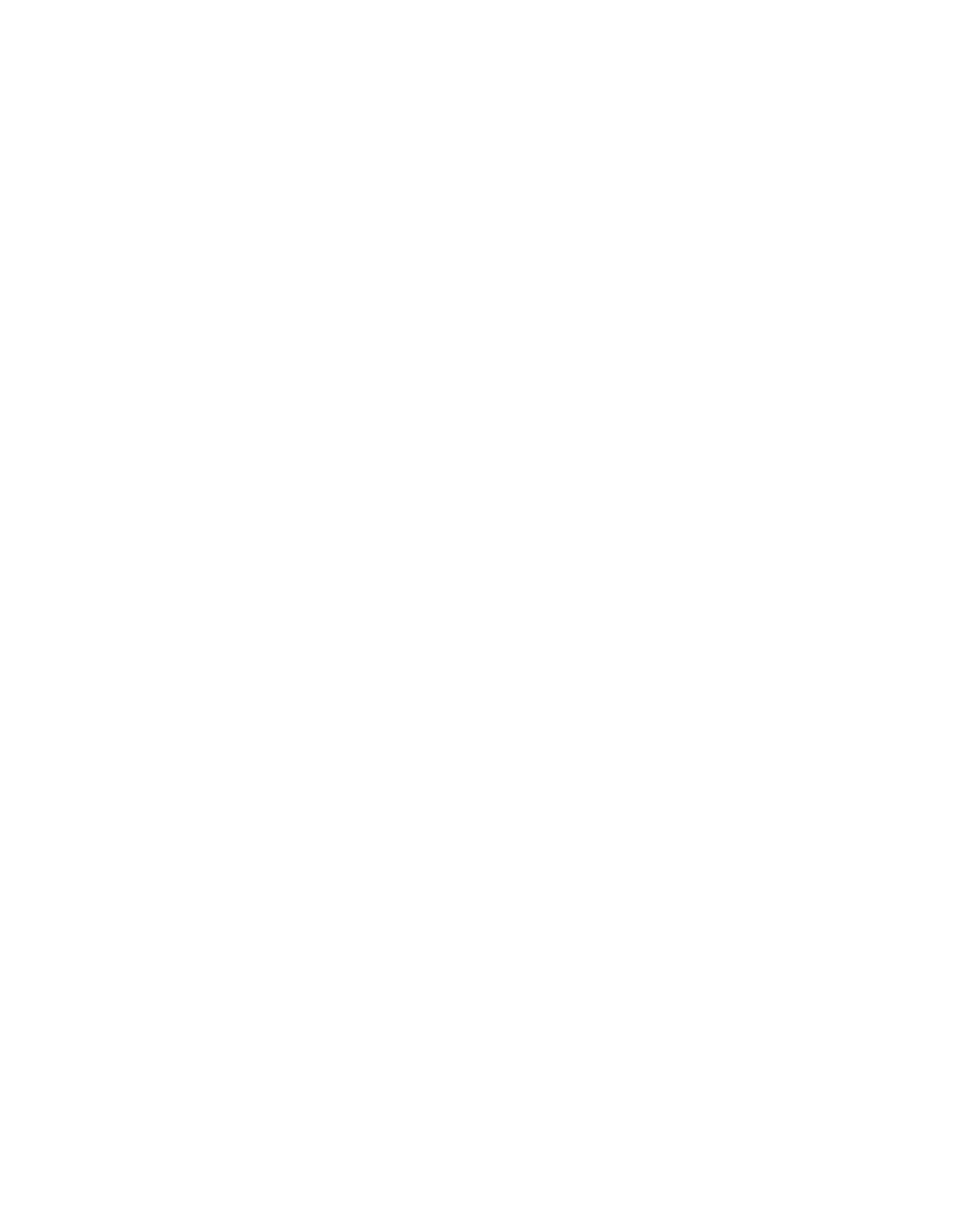**Copps Industries, Incorporated Page: 1 of 3 (K-541FST H ) 10600 N. Industrial Drive Date Prepared: 01/12/12 Mequon, WI 53092-4473 Revision Number: 3 Telephone: (262) 238-1700**

# **------------------------------------------------------------------------------------------------------------------------------------------------------------------------------------ Section 1 - Material Identification ------------------------------------------------------------------------------------------------------------------------------------------------------------------------------------** Product Name: B-542 Product Type: Epoxy Hardener Compound **Manufacturer:** Copps Industries, Incorporated 10600 N. Industrial Drive Mequon, WI 53092-4473 **Telephone Number:** (262) 238-1700 **Emergency Number (s):** (800) 255-3924 24 hrs. (Continental U.S.) (813) 248-0585 24 hrs. (Outside Continental U.S.) **Revision Notes:** Annual Updating **------------------------------------------------------------------------------------------------------------------------------------------------------------------------------------ Section 2 - Hazardous Ingredients ------------------------------------------------------------------------------------------------------------------------------------------------------------------------------------ # wt % CAS Number Chemical Name**  1. > 1 % 80-05-7 4, 4'-Isopropylidenediphenol 2.  $>1\%$  111-40-0 Diethylenetriamine

# OSHA & ACGIH EXPOSURE LIMITS

|    |              | TWA |       | <b>STEL</b> |       | CEILING |       |
|----|--------------|-----|-------|-------------|-------|---------|-------|
|    |              | ppm | mg/m3 | ppm         | mg/m3 | ppm     | mg/m3 |
|    | <b>OSHA</b>  | N/E | N/E   | N/E         | N/E   | N/E     | N/E   |
|    | <b>ACGIH</b> | N/E | N/E   | N/E         | N/E   | N/E     | N/E   |
| 2. | <b>OSHA</b>  | 1.0 | 4.0   | N/E         | N/E   | N/E     | N/E   |
|    | ACGIH        | 1.0 | 4.2   | N/E         | N/E   | N/E     | N/E   |

#### *N/E = Not Established*

| <b>Section 3 - Health Hazards</b> |           |                        |                                  |  |                      |
|-----------------------------------|-----------|------------------------|----------------------------------|--|----------------------|
| <b>EMERGENCY OVERVIEW</b>         |           |                        |                                  |  |                      |
| <b>HMIS HEALTH RATING: 3</b>      |           | <b>FLAMMARILITY: 1</b> |                                  |  | <b>REACTIVITY: 0</b> |
| <b>HMIS Hazard Rating:</b>        | Least - 0 |                        | Slight - 1 Moderate - 2 High - 3 |  | Extreme - 4          |

A blue liquid with an amine odor. Corrosive to skin. Corrosive to eyes. Severe skin irritant. Severe eye irritant. May cause skin sensitization. May cause respiratory sensitization. Can burn in fire, releasing possible hazardous vapors, gases and fumes. Do not torch or weld on cured epoxy. Hazardous fumes and vapors may be released.

**Routes of Exposure:** Eye Contact, Skin Contact, Inhalation, Ingestion.

**Health Hazards:** Corrosive to skin. Corrosive to eyes. Severe skin irritant. Severe eye irritant. May cause skin sensitization. May cause respiratory sensitization.

**Target Organs:** Eyes, Skin, and Respiratory System.

**Signs and Symptoms of Exposure (Acute Effects):** Burns of the eye may cause blindness. Contact of undiluted products with the eyes or skin quickly causes severe irritation and pain and may cause burns, necrosis, and permanent injury. Inhalation of mists may severely damage contacted tissue and produce scarring. Product is readily absorbed through the skin and may cause discomfort, injury or serious health problems unless treated properly.

**Signs and Symptoms of Exposure (Possible Longer Term Effects):** This substance may cause respiratory sensitization to exposed workers. **Medical Conditions Generally Aggravated by Exposure:** Asthma, chronic respiratory disease (e.g. Bronchitis, emphysema). Eye disease, skin disorders and allergies.

**Carcinogens under OSHA, ACGIH, NTP, IARC, other:** This product contains no carcinogens in concentrations of 0.1 percent or greater.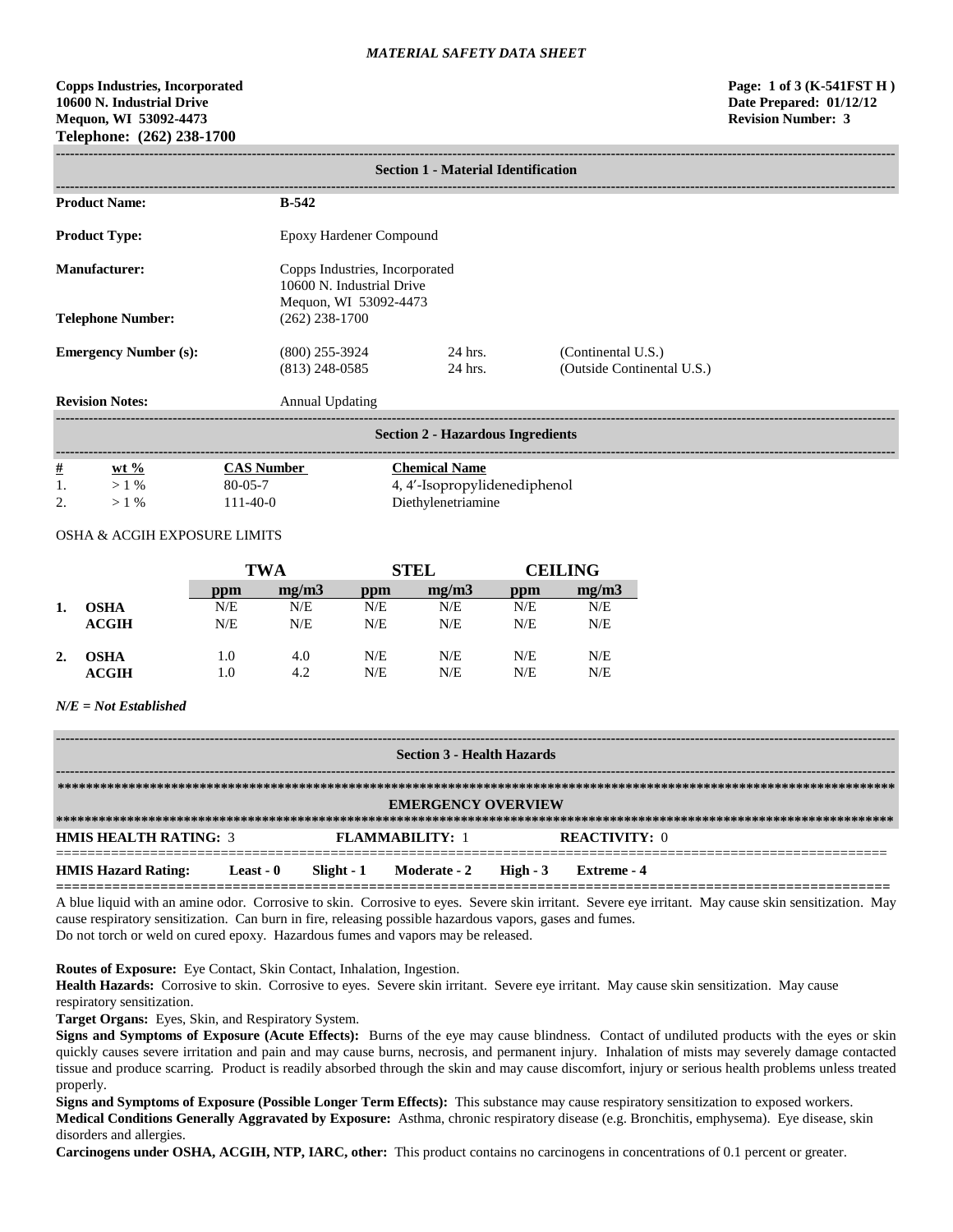**------------------------------------------------------------------------------------------------------------------------------------------------------------------------------------**

**------------------------------------------------------------------------------------------------------------------------------------------------------------------------------------**

**------------------------------------------------------------------------------------------------------------------------------------------------------------------------------------**

# **Section 4 - First Aid**

**------------------------------------------------------------------------------------------------------------------------------------------------------------------------------------ Eye Contact:** Hold eyelids apart and immediately flush eyes with plenty of water for at least 15 minutes. Seek medical attention. Skin Contact: Remove contaminated clothing/shoes and wipe excess from skin. Immediately flush affected area with water for at least 15 minutes. Cover the affected area with a sterile dressing or clean sheeting and seek medical attention immediately. DO NOT APPLY GREASES OR OINTMENTS. Control shock if present.

**Inhalation:** Remove victim to fresh air and provide oxygen. If breathing is difficult, seek medical attention. **Ingestion:** In the event of ingestion, administer 3-4 glasses of milk or water. DO NOT INDUCE VOMITING. Seek medical attention immediately. **------------------------------------------------------------------------------------------------------------------------------------------------------------------------------------**

|                                                                                                                                                   |           | <b>Section 5 - Fire and Explosion Data</b> |         |  |  |
|---------------------------------------------------------------------------------------------------------------------------------------------------|-----------|--------------------------------------------|---------|--|--|
| <b>Flash Point (closed cup):</b>                                                                                                                  | $>200$ °F | Lower Explosion Limit (LEL):               | No data |  |  |
| <b>Upper Explosion Limit (UEL):</b>                                                                                                               | No data   | <b>Auto Ignition Temperature:</b>          | No data |  |  |
| <b>Fire Hazard Classification (OSHA/NEPA)</b> : This product is considered neither flammable nor combustible, but will burn if involved in a fire |           |                                            |         |  |  |

**Fire Hazard Classification (OSHA/NFPA):** This product is considered neither flammable nor combustible, but will burn if involved in a fire. **Extinguishing Media:** Foam, Carbon Dioxide (CO2), or dry chemical.

**Special Fire Fighting Procedures:** Keep personnel removed from area and upwind of fire. Wear full fire-fighting turnout gear (full bunker gear) and respiratory protection (SCBA). Cool fire exposed containers with water spray.

**Unusual Fire and Explosion Hazards:** Hazardous combustion products may be present. Combustion may form aldehydes, nitrous oxides, carbon monoxide (CO), and carbon dioxide (CO2).

#### **Section 6 - Accidental Release Measures**

**Containment Techniques (Removal of ignition sources, diking etc.)** Reduce vapor spreading with a water spray. Stop the leak, if possible. Shut off or remove all ignition sources. Construct a dike to prevent spreading.

**------------------------------------------------------------------------------------------------------------------------------------------------------------------------------------**

**Clean-Up Procedures:** Spread absorbent material over area. Transfer to containers by suction. For large spills, recover spilled material with a vacuum truck. Dispose of material in accordance with local, state and federal regulations. Wash area with soap and water. Prevent washings from entering sewers or waterways.

**Other Emergency Advice:** Wear protective clothing, boots, gloves, respirator, and eye protection.

# **Section 7 - Handling and Storage**

**------------------------------------------------------------------------------------------------------------------------------------------------------------------------------------ Storage:** Store in a cool (60-80°F), dry ventilated place. Store in closed containers.

**Handling:** Avoid breathing of vapors. Handle in well-ventilated workspace. Avoid contact with skin, eyes, or clothing. When handling, do not eat, drink, or smoke.

**Other Precautions:** Emergency showers and eye wash stations should be readily accessible. Wash thoroughly after handling. Remove contaminated clothing and gear. Decontaminate. Destroy leather or any articles, which can not be decontaminated. **------------------------------------------------------------------------------------------------------------------------------------------------------------------------------------**

### **Section 8 - Personal Protection/Exposure Controls**

**------------------------------------------------------------------------------------------------------------------------------------------------------------------------------------**

**Eye Protection:** Full-face shield with chemical safety goggles. Contact lenses should not be worn while using this product.

**Hand Protection:** Neoprene rubber gloves. Cuffed butyl rubber gloves. Nitrile rubber gloves.

**Respiratory Protection:** Not necessary under most operating conditions. NIOSH approved organic vapor respirator should be used in confined areas, or when conditions cause high vapor concentrations. If the percent oxygen is below normal then use self-contained breathing apparatus. **Protective Clothing:** Impervious clothing. Slickersuit. Rubber boots. Full rubber suit (rain gear). Butyl or latex protective clothing. **Work and Hygienic Practices:** Eye wash stations and safety showers should be easily accessible.

| <b>Section 9 - Typical Physical and Chemical Properties</b> |         |                             |                  |  |  |  |  |
|-------------------------------------------------------------|---------|-----------------------------|------------------|--|--|--|--|
| <b>Physical Form:</b>                                       | Liquid  | <b>Vapor Density:</b>       | Heavier than air |  |  |  |  |
| Color:                                                      | Blue    | <b>Boiling Point:</b>       | $>200$ °F        |  |  |  |  |
| Odor:                                                       | Amine   | <b>Melting Point:</b>       | Not applicable   |  |  |  |  |
| pH:                                                         | No Data | <b>Solubility in Water:</b> | Negligible       |  |  |  |  |
| <b>Vapor Pressure:</b>                                      | No Data | <b>Specific Gravity:</b>    | 1.00             |  |  |  |  |
|                                                             |         |                             |                  |  |  |  |  |
| <b>Section 10 - Stability and Reactivity</b>                |         |                             |                  |  |  |  |  |

**------------------------------------------------------------------------------------------------------------------------------------------------------------------------------------**

**------------------------------------------------------------------------------------------------------------------------------------------------------------------------------------**

**Chemical Stability:** Stable **Conditions to Avoid (if stable):** None **Incompatibility (Materials to Avoid):** Acids, strong oxidizing agents. **Hazardous Decomposition Products:** None

**Hazardous Polymerization:** Contact with epoxy resins under uncontrolled conditions. May release excess heat and vapors.